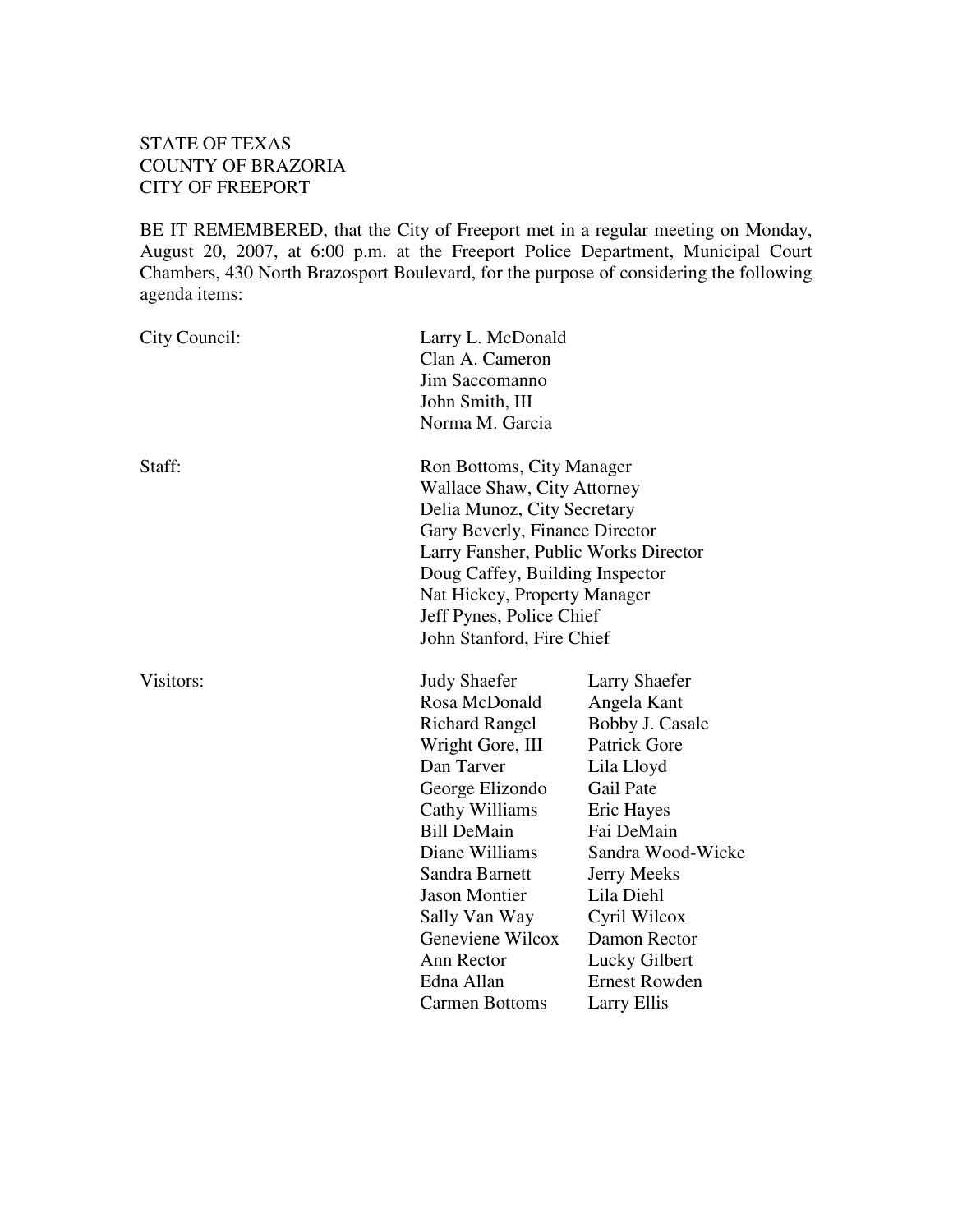### Call to Order.

Mayor McDonald called the meeting to order at 6:00 p.m.

### Invocation.

Mr. Shaw offered the invocation.

Pledge of Allegiance.

Mayor McDonald led the Pledge of Allegiance.

## Consideration of the approval of the August 6, 2007 Council Minutes.

On a motion by Councilman Cameron, seconded by Councilman Saccomanno, with all present voting "aye", Council approved the minutes of August 6, 2007.

## Attending Citizens and Their Business.

Jason Montier, 1507 W. 4<sup>th</sup> Street, Orchestra Director at Brazosport High School, volunteered to help out with the sound system, if requested.

Bobby Casale, asked that the news media personnel sit in the designated table and take good notes. He had asked the City Secretary to get on the July 2, 2007 agenda to talk about budget and tax payers' money. He was invited to the budget workshop on July  $23<sup>rd</sup>$ and 24<sup>th</sup>, 2007. He wants two budgets, one where the taxpayer is not being hammered. He notices that Council constantly votes 3 to 2 and asked if everyone understands the other side.

He suggested that the Marina project be re-studied. He stated he was not against the marina but did not know the impact on the tax payer. He felt that it was not our concern to talk to a developer on transferring water to Quintana.

Wright Gore, III, 301 W. Brazos, provided council with a certified copy of a \$450,000.00 judgment against the Freeport Economic Development Corporation and that the budget did not include provisions to pay this contingent liability. He stated that the budget was a fraud.

Dan Tarver, 919 North Ave. A., discussed the City disconnecting the electrical power to the Mitchell's residence of 803 W.  $12<sup>th</sup>$  Street. He said the Code Enforcement mishandled the whole situation and created bad press. He opposed the search warrant to the Mitchell's residence.

Richard Rangel stated that he was a licensed electrician and he was willing to help the Mitchell's.

Mayor McDonald also offered his services.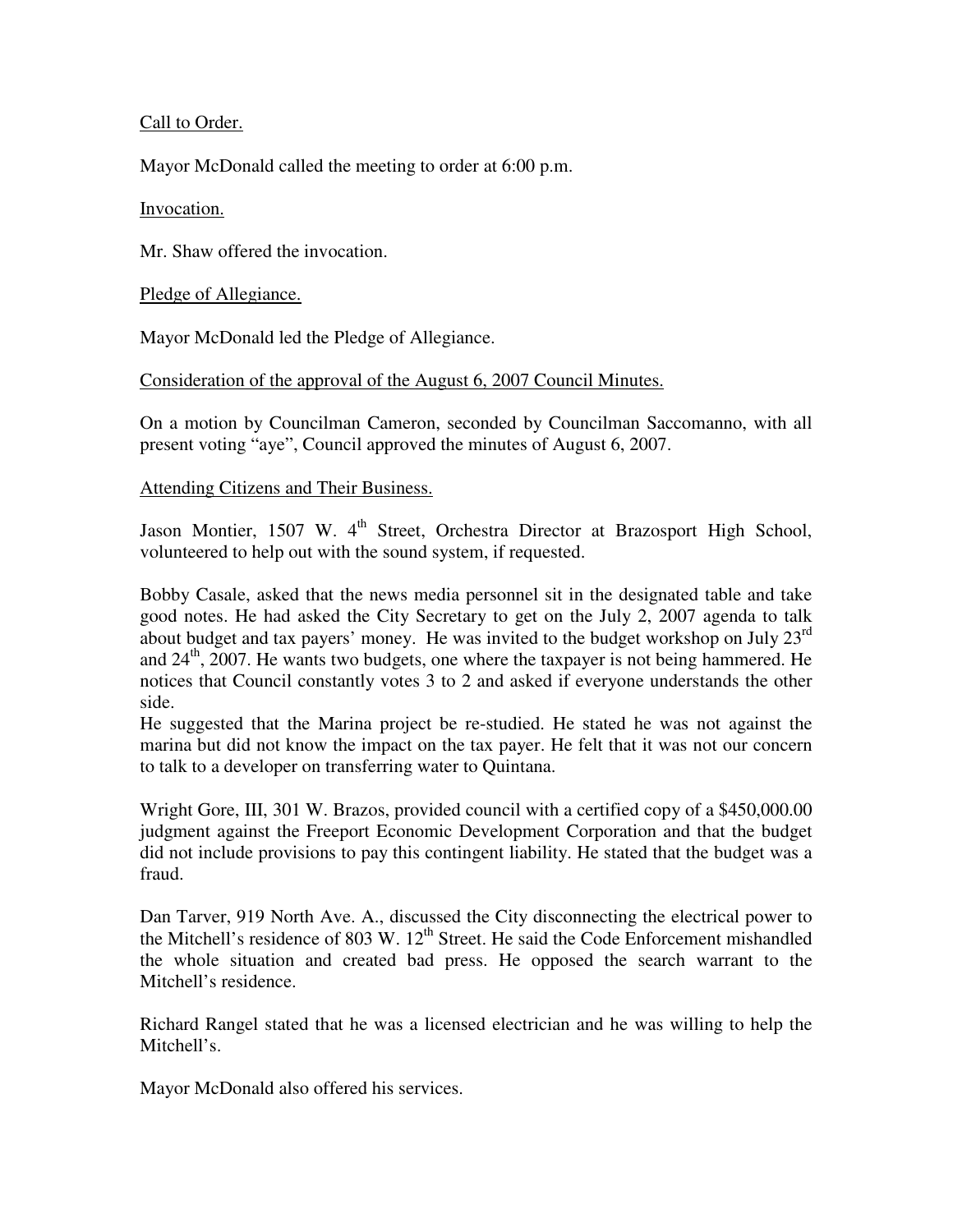Consideration of the approval of a request from the Beautification/Parks renaming Quintana Street to Veterans Memorial Drive.

On a motion by Councilman Cameron, seconded by Councilwoman Garcia, with all present voting "aye", Council unanimously approved a request from the Beautification/Parks renaming Quintana Street to Veterans Memorial Drive. Mr. Shaw was asked to draft an ordinance.

Consideration of the approval of Resolution No. 2007-2152, amending authorized representatives of Texas Local Government Investment Pool.

On a motion by Councilman Cameron, seconded by Councilwoman Garcia, with all voting "aye", Council approved Mr. Beverly's recommendation to approve Resolution No. 2007-2152, amending authorized representatives of Texas Local Government Investment Pool, and adding Mayor McDonald to signature list.

Consideration of the approval of Resolution No. 2007-2153 establishing a Tax Abatement and Reinvestment zone Policy and adopting Guidelines and Criteria.

On a motion by Councilman Cameron, seconded by Councilman Smith, with all present voting "aye", Council unanimously approved Resolution No. 2007-2153 readopting a Tax Abatement and Reinvestment zone Policy and adopting Guidelines and Criteria.

Consideration of the approval of Ordinance No. 2007-2169 amending Division (A) of Section 115.026 of the Code of Ordinance to provide that the term "hospital", as used therein, shall include a public clinic and that the term "public clinic" shall mean a clinic with offices for two or more health care professionals which is funded, in whole or in part by the City, County, State or Federal Government.

On a motion by Councilman Cameron, seconded by Councilman Smith, with all present voting "aye", Council unanimously approved Ordinance No. 2007-2169 amending Division (A) of Section 115.026 of the Code of Ordinance to provide that the term "hospital", as used therein, shall include a public clinic and that the term "public clinic" shall mean a clinic with offices for two or more health care professionals which is funded, in whole or in part by the City, County, State or Federal Government.

Consideration of the approval of Ordinance No. 2007-2170 amending the budget for the fiscal year 2006-2007.

On a motion by Councilman Saccomanno, seconded by Councilman Smith, with all present voting "aye", Council approved Mr. Beverly's recommendation to approve Ordinance No. 2007-2170 amending the budget for the fiscal year 2006-2007.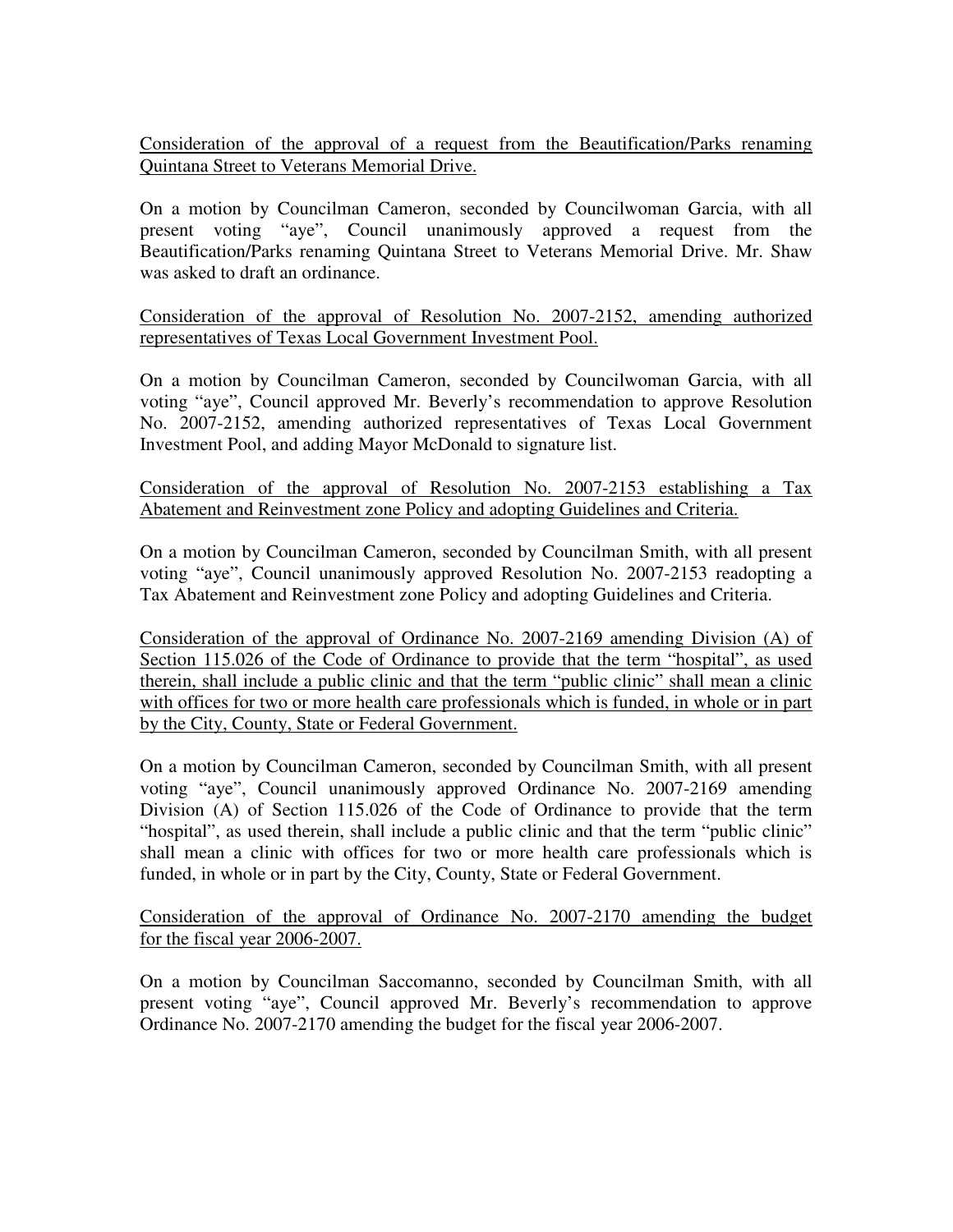Consideration of the approval of the proposed tax rate for 2007-2008 and confirmation on two (2) Public Hearing thereon:

- September 4, 2007
- September 10, 2007

The following motion was made by Councilman Smith, "I move that property taxes be increased by the adoption of a tax rate of \$0.71 per \$100.00 valuation and that two public hearings be conducted on this increase, one on September 4, 2007 at 6:00 p.m. and one on September l0, 2007, at 6:00 p.m. and seconded by Councilman Saccomanno.

By a record vote such motion is duly adopted, the record vote being:

Councilman Smith, Councilman Saccomanno, and Councilwoman Garcia voted in favor of such motion. Mayor McDonald and Councilman Cameron voted against such motion.

Mayor McDonald – Nay Councilman Cameron – Nay Councilman Smith – Aye Councilman Saccomanno- Aye Councilwoman Garcia – Aye

Consideration of the approval of selling the City's interest on Block 779, Lot 18, Velasco Townsite, known as 1611 North Ave. R. and authorize the Mayor to sign the resale deed.

On a motion by Councilman Cameron, seconded by Mayor McDonald, with all present voting 3 to 2, Council approved Mr. Hickey recommendation not to sell the City's interest on Block 779, Lot 18, Velasco Townsite, known as 1611 North Ave. R. and authorize the Mayor to sign the resale deed. Mayor McDonald and Councilman Cameron opposed.

Consideration of the approval of authorizing the Mayor to sign Resolution 2007-2154 selling the City's interest on Tracts 133 and 134, BCIC-9, Abstract 51 and authorizing the Mayor to sign the resale deed.

On a motion by Councilman Cameron, seconded by Councilman Smith, with all present voting "aye", Council unanimously approved the Mayor to sign Resolution No. 2007- 2154 selling the City's interest on Tracts 133 and 134, BCIC-9, Abstract 51 and authorizing the Mayor to sign the resale deed.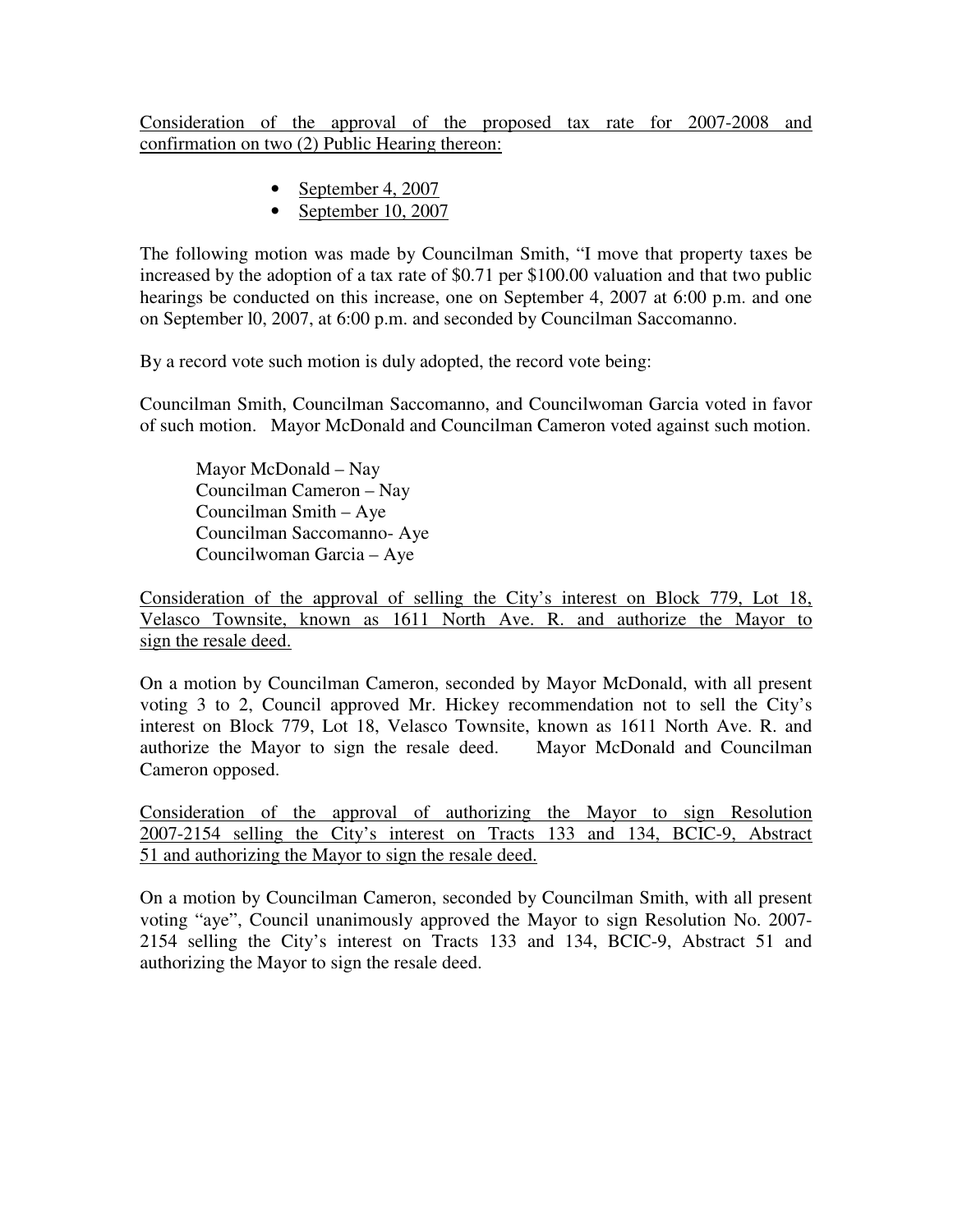#### Elected Official Report

Councilman Saccomanno attended a Main Street meeting. He reported a very good meeting, good attendance, lots of energy, planning the Summertime Blues Festival. He attended a neighborhood meeting at Jane Long Elementary, on 9<sup>th</sup> and 10<sup>th</sup> Street maintenance project. Only one citizen attended. The Freeport Police Department did a great job on the "National Night Out" event, was well attended at RiverPlace.

Councilman Smith watching over Ave. H., project, ongoing now for 9 months. The residents are looking forward to have the project complete.

Mayor McDonald stated it is a busy time of the year for him. He did not attend "National Night Out", apologized for not making any meetings.

Mayor McDonald closed the formal session and opened the work session at 7:26 p.m.

#### W**ork Session**

#### Administration Reports

Ron Bottoms reported on the Summertime Blues Festival, expecting a large crowd for the event to take place August 31st thru September 2<sup>nd</sup>, 2007. The Rotary Club had their annual shrimp boil on August l8, 2007. He received tons of compliments on the Freeport Municipal Park. The Connect-CTY system is on line, sent out a message to residents in Freeport, 2/3 of the residents received the call, notifying the public of impeding danger. Chief Pynes was elected by the Southeast Texas Police Chief's Association to sit as a board governor. Mr. Bottoms received a letter from the office of Jeri Yenne, District Attorney, praising the Freeport Police Department and Capt. Flores, Sergeant Cordoza and Patrol Sergeant Newton on their explanatory work. The  $9<sup>th</sup>$  &  $10<sup>th</sup>$  Street project has been delayed because of weather, planning on moving dirt this week. The relocating of the levee, on the other side of the Pine Bridge, will be pouring a foundation sometime this week. Once the concrete wall is built, the earthen levee will be removed and replaced so that the integrity of the levee will not be compromised. The Riverplace deck moving along, trying to complete the project by the end of the month.

Discussion concerning modifying the Commercial and Residential Tax Abatement Guidelines and Criteria.

Mr. Bottoms introduced his research on neighboring cities tax abatement policies. The studies of neighbor cities did not have residential tax abatement. The council favors have a residential tax abatement. The council did express changing the commercial tax abate

| guidelines to: | Total Investment          | Abatement Per Year                    |
|----------------|---------------------------|---------------------------------------|
|                | \$50,000 to \$100,000     | $100\%$ 50\%                          |
|                | $$100,000$ to \$1,000,000 | 100\% 75\% 50\%                       |
|                | over \$1,000,000          | 100\% 100\% 100\% 75\% 50\% 25\% 25\% |